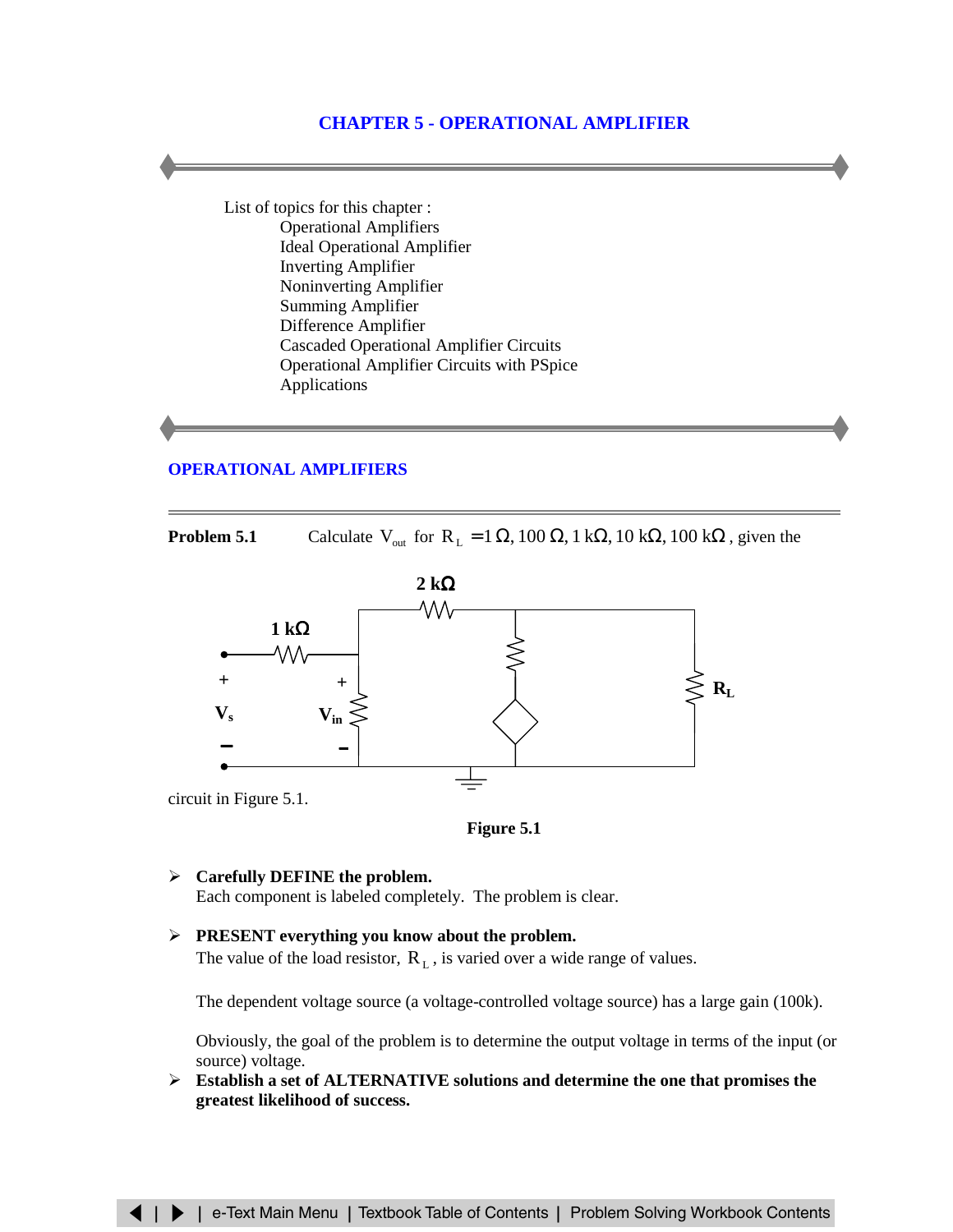<span id="page-1-0"></span>Vout can be determined using nodal analysis, mesh analysis, or circuit analysis. Because we want to find a voltage, rather than a current, we will use nodal analysis.

# ¾ **ATTEMPT a problem solution.**

Use nodal analysis to find  $V_{\text{out}}$  in terms of  $V_{\text{S}}$  and  $R_{\text{L}}$ .

At the left node or  $V_{in}$ :

$$
\frac{V_{in} - V_s}{1k} + \frac{V_{in} - 0}{100k} + \frac{V_{in} - V_{out}}{2k} = 0
$$

At the right node or  $V_{\text{out}}$ :

$$
\frac{V_{\text{out}} - V_{\text{in}}}{2k} + \frac{V_{\text{out}} + 100k V_{\text{in}}}{50} + \frac{V_{\text{out}} - 0}{R_{L}} = 0
$$

Simplifying the left node equation,

$$
(100)(V_{in} - V_{s}) + V_{in} + (50)(V_{in} - V_{out}) = 0
$$
  
151V<sub>in</sub> -100 V<sub>s</sub> -50 V<sub>out</sub> = 0

Simplifying the right node equation,

$$
(V_{out} - V_{in}) + (40)(V_{out} + 100k V_{in}) + \frac{2k}{R_{L}}V_{out} = 0
$$
  

$$
\left(41 + \frac{2k}{R_{L}}\right)V_{out} + (4M - 1)V_{in} = 0
$$
  

$$
V_{in} = \frac{-\left(41 + \frac{2k}{R_{L}}\right)}{4M - 1}V_{out}
$$

Substituting the simplified right node equation into the simplified left node equation,

$$
-(151)\left(41 + \frac{2k}{R_{L}}\right)
$$
  
\n
$$
-(151)\left(41 + \frac{2k}{R_{L}}\right)
$$
  
\n
$$
V_{out} - 100 V_{s} - 50 V_{out} = 0
$$
  
\n
$$
-(151)\left(41 + \frac{2k}{R_{L}}\right) - (50)(4M - 1)
$$
  
\n
$$
V_{out} = \frac{(100)(4M - 1)}{-(151)\left(41 + \frac{2k}{R_{L}}\right) - (50)(4M - 1)}
$$
  
\n
$$
V_{s}
$$

Substitute each value for  $R_L$  into this equation to find  $V_{\text{out}}$  in terms of  $V_s$ .

For 
$$
R_L = 1 \Omega
$$
,  $V_{out} = -1.99692283 V_s$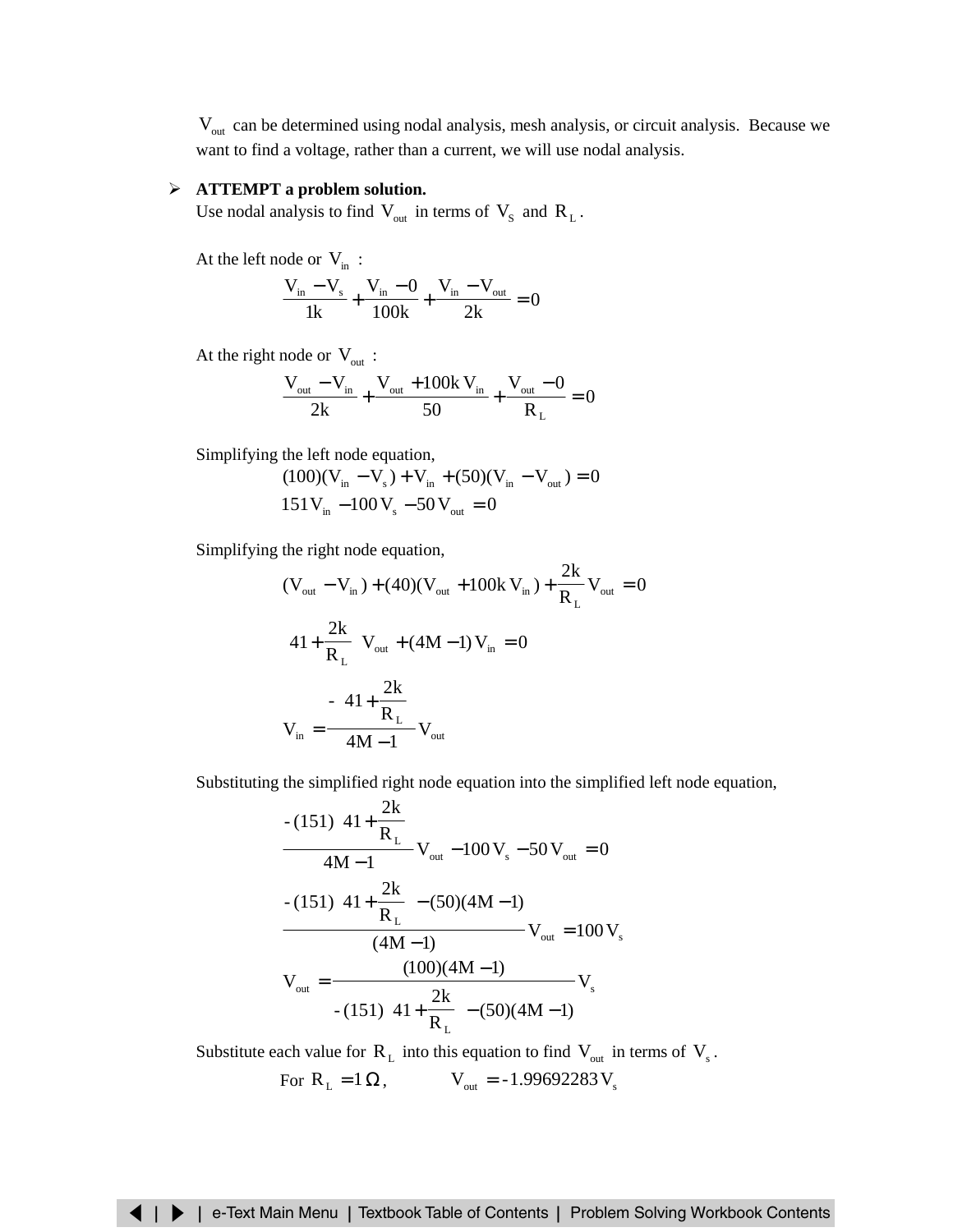| For $R_L = 100 \Omega$ ,                   | $V_{\text{out}} = -1.99990789 V_{\text{e}}$ |
|--------------------------------------------|---------------------------------------------|
| For $R_L = 1 k\Omega$ ,                    | $V_{out} = -1.99993507 V_{s}$               |
| For $R_L = 10 k\Omega$ ,                   | $V_{out} = -1.99993779 V_{s}$               |
| For $R_{\text{I}} = 100 \text{ k}\Omega$ , | $V_{out} = -1.99993806 V_{s}$               |

# ¾ **EVALUATE the solution and check for accuracy.**

First, the answers appear reasonable with the gain of the entire circuit approaching 2 as  $R_L$ increases in size.

In addition, even for  $R_L = 1 \Omega$ ,  $V_{out} = 2V_s$  is a good approximation

Clearly, using an ideal op amp is reasonable.

¾ **Has the problem been solved SATISFACTORILY? If so, present the solution; if not, then return to "ALTERNATIVE solutions" and continue through the process again.** This problem has been solved satisfactorily.

| For $R_{\text{L}} = 1 \Omega$ ,            | $V_{\text{out}} = -1.99692283 V_s$          |
|--------------------------------------------|---------------------------------------------|
| For $R_L = 100 \Omega$ ,                   | $V_{\text{out}} = -1.99990789 V_s$          |
| For $R_1 = 1 k\Omega$ ,                    | $V_{\text{out}} = -1.99993507 V_{\text{s}}$ |
| For $R_1 = 10 k\Omega$ ,                   | $V_{\text{out}} = -1.99993779 V_s$          |
| For $R_{\text{L}} = 100 \text{ k}\Omega$ , | $V_{\text{out}} = -1.99993806 V_{\text{s}}$ |

**Problem 5.2** *[5.1]* The equivalent model of a certain op amp is shown in Figure 5.1. Determine:

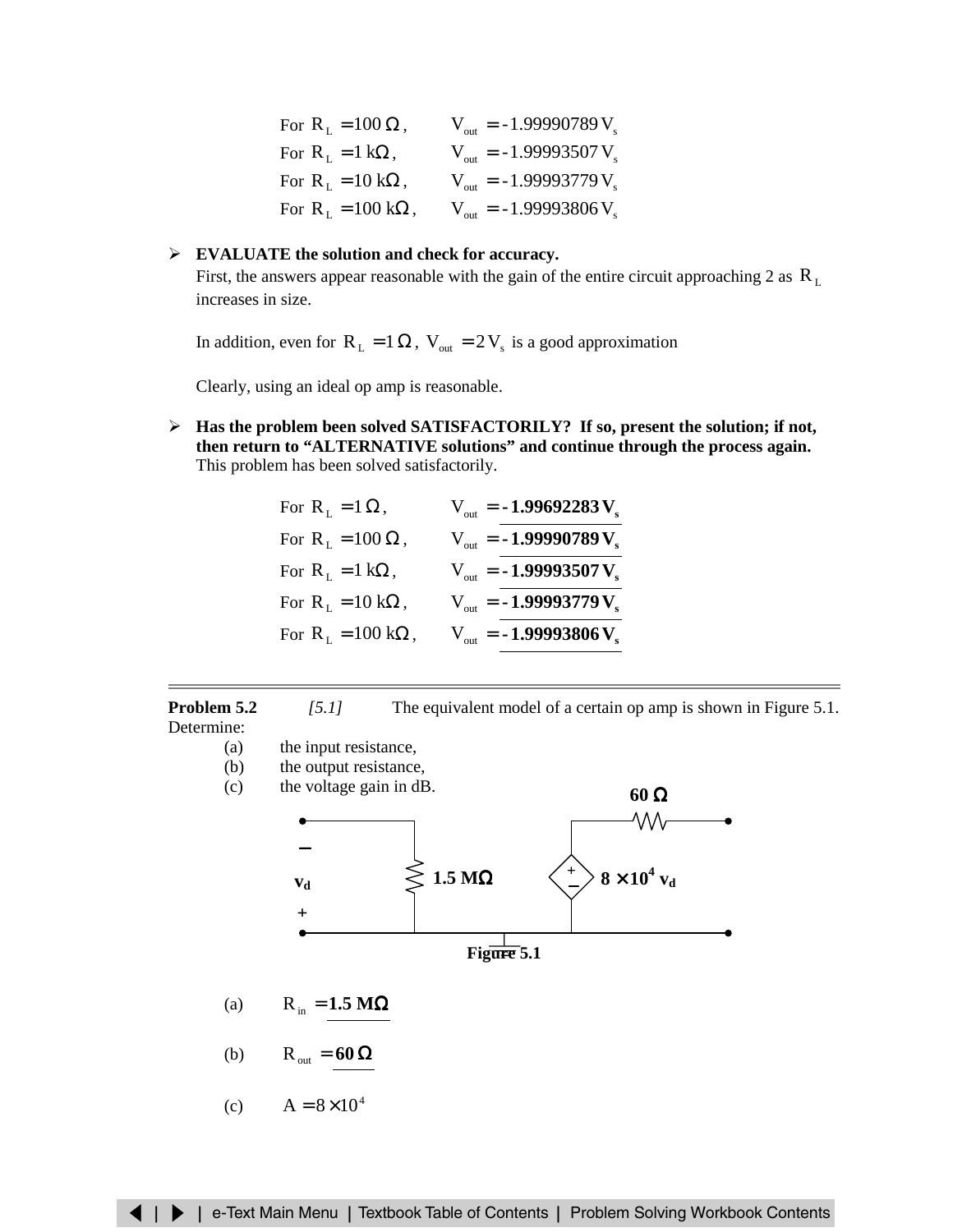$$
A_{dB} = 20\log_{10}(8 \times 10^4)
$$
  

$$
A_{dB} = 98.06
$$

**Problem 5.3** Solve for V<sub>out</sub> when  $R_L = 1 \Omega$ , 1 k $\Omega$ , 100 k $\Omega$ , 1 M $\Omega$ , given the circuit in Figure 5.1.



Use nodal analysis to find  $V_{\text{out}}$  in terms of  $V_{\text{S}}$  and  $R_{\text{L}}$ .

At the left node or  $V_{in}$ : 0 100k  $V_{in} - 0$ 1k  $\frac{V_{\text{in}} - V_{\text{S}}}{41} + \frac{V_{\text{in}} - 0}{4001} =$ 

At the right node or  $V_{\text{out}}$ : 0 R  $V_{\text{out}} - 0$ 50  $V_{\text{out}} + 100k V$ L  $\frac{V_{\text{out}} + 100k V_{\text{in}}}{50} + \frac{V_{\text{out}} - 0}{D} =$ 

Simplifying the left nodal equation,

$$
(100)(V_{in} - V_{s}) + V_{in} = 0
$$
  
101 V<sub>in</sub> = 100 V<sub>s</sub>  

$$
V_{in} = \frac{100}{101} V_{s}
$$

Simplifying the right node equation,  $\frac{1}{50} + \frac{1}{50}$   $V_{\text{out}} + 2k V_{\text{in}} = 0$ R 1 50 1 out  $\sum_{n=1}^{\infty}$  $-V_{\text{out}} + 2k V_{\text{in}} =$  $\left(\frac{1}{2} + \frac{1}{2}\right)$ l ſ +

$$
\left(\frac{R_{L} + 50}{50 R_{L}}\right) V_{out} = -2k V_{in}
$$

$$
V_{out} = \left(\frac{-100k R_{L}}{R_{L} + 50}\right) V_{in}
$$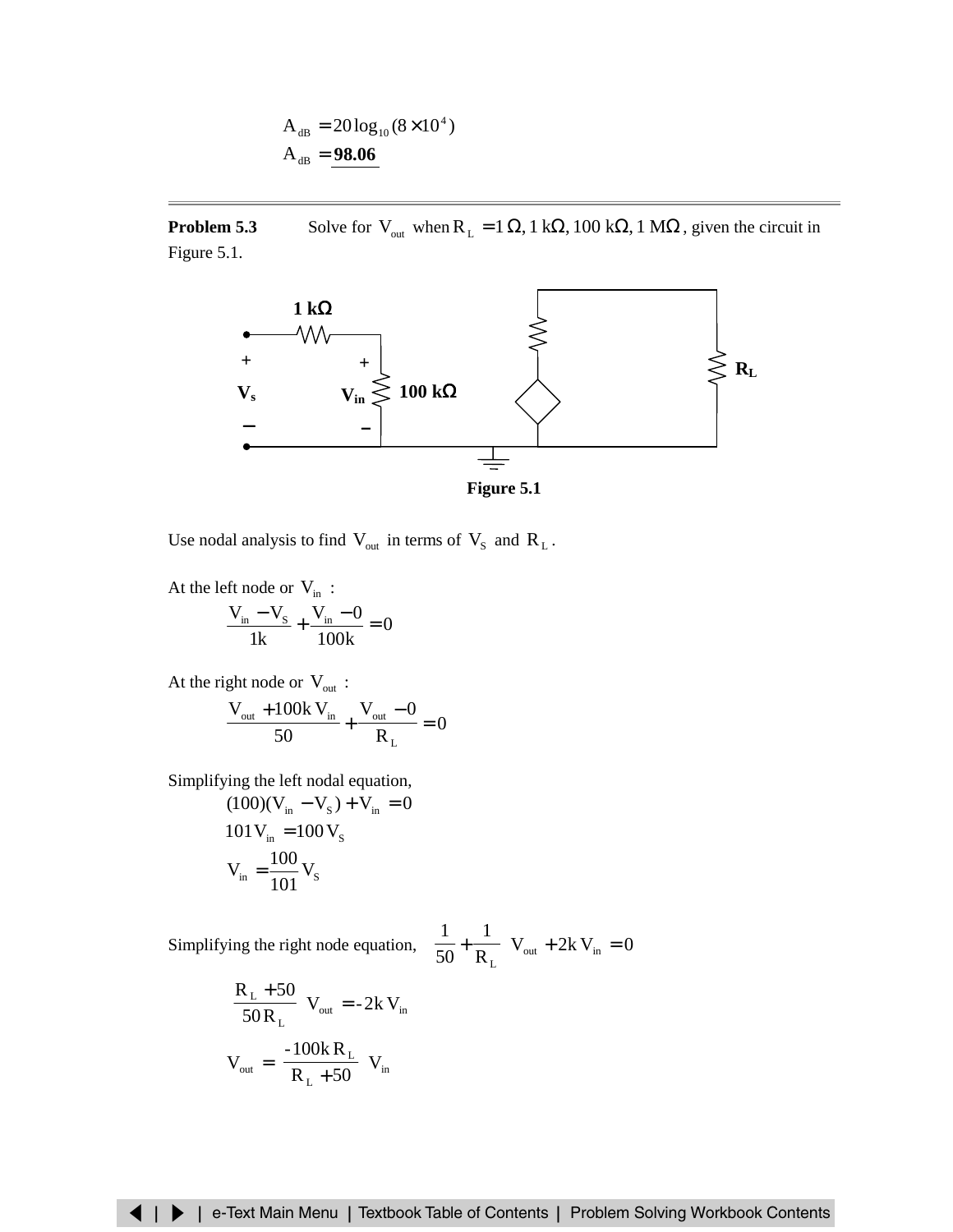<span id="page-4-0"></span>Substituting the simplified left node equation into the simplified right node equation,

$$
V_{out} = \left(\frac{-100kR_{L}}{R_{L} + 50} \right) \frac{100}{101} V_{s} = \left(\frac{-10MR_{L}}{(101)(R_{L} + 50)} \right) V_{s}
$$

Substitute each value for  $R_L$  into this equation to find  $V_{\text{out}}$  in terms of  $V_S$ .

| For $R_1 = 1 \Omega$ ,            | $V_{\text{out}} = -1,941.3706 V_{\text{s}}$  |
|-----------------------------------|----------------------------------------------|
| For $R_{L} = 1 k\Omega$ ,         | $V_{\text{out}} = -94,295.1438 V_{\text{s}}$ |
| For $R_1 = 100 \text{ k}\Omega$ , | $V_{\text{out}} = -98,960.4208 V_{\text{s}}$ |
| For $R_1 = 1 M\Omega$ ,           | $V_{\text{out}} = -99,004.9507 V_{\text{s}}$ |

## **[IDEAL OPERATIONAL AMPLIFIER](#page-5-0)**

An ideal op amp has infinite open-loop gain, infinite input resistance, and zero output resistance.

**Problem 5.4** Looking at the circuit in Figure 5.1, what effect does  $R_L$  have on the value of  $V_{out}$ ?



¾ **Carefully DEFINE the problem.** Each component is labeled completely. The problem is clear.

¾ **PRESENT everything you know about the problem.** Essentially, we are to determine if the value of  $R<sub>L</sub>$  affects the output voltage in any way. Thus, the goal of the problem is to solve for  $V_0$  in terms of the other variables.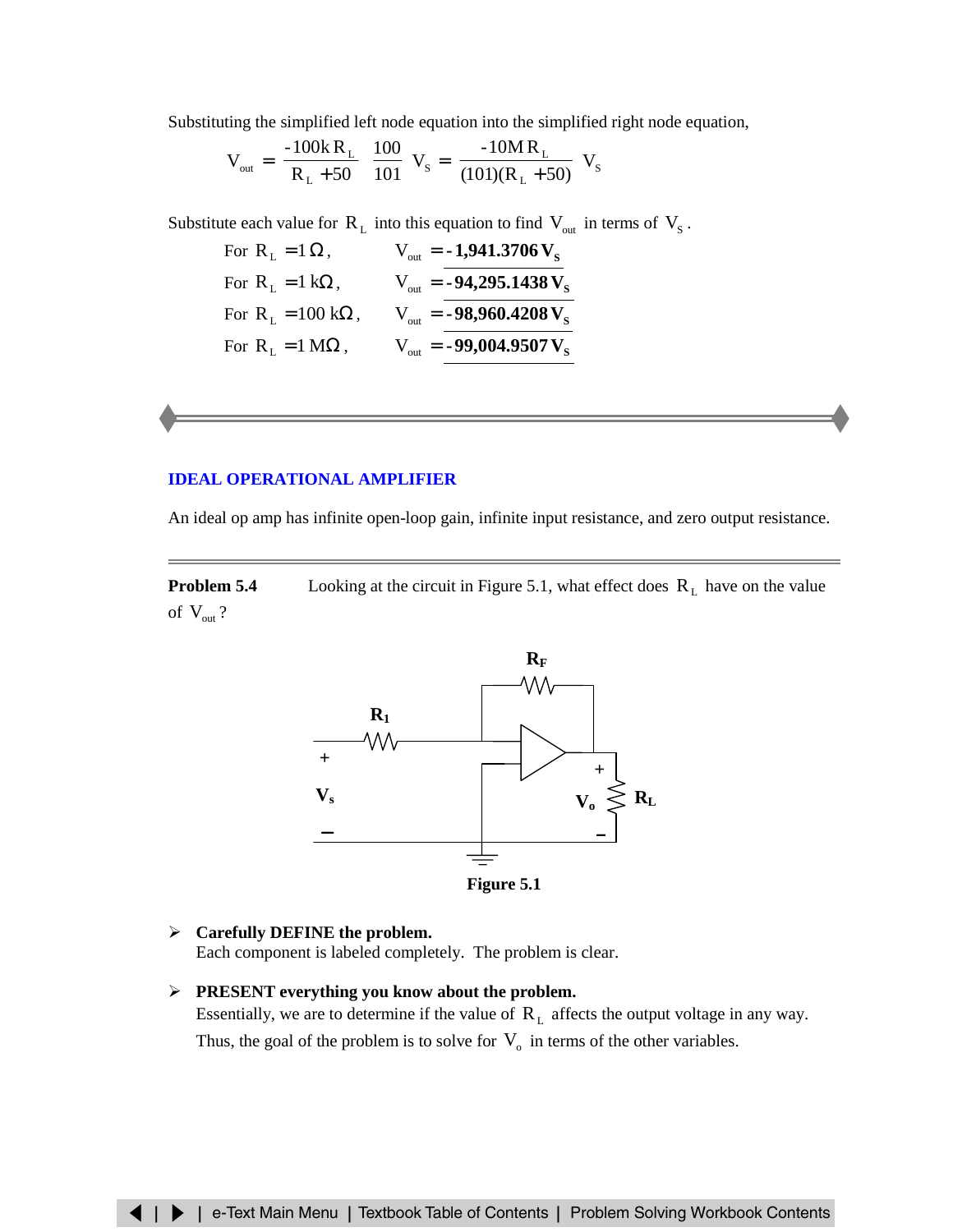<span id="page-5-0"></span>Treat the operational amplifier as ideal. Due to infinite input resistance, we know that the currents into both input terminals are zero. The voltage across the terminals is negligibly small or  $V_a = V_b$ .

¾ **Establish a set of ALTERNATIVE solutions and determine the one that promises the greatest likelihood of success.**

Because this is a circuit problem, we can use nodal analysis, mesh analysis, or basic circuit analysis. Nodal analysis typically works best for op amp circuits.

#### ¾ **ATTEMPT a problem solution.**

Referring to the circuit below, there are three unknown nodes.



Write a node equation at node a. The node voltage at node b is already known,  $V_b = 0$ . Writing a node equation at node c will only introduce an additional unknown. This gives two equations with four unknowns. Solving for  $V_0$  in terms of  $V_s$  (and the resistances) implies that we need one equation with two unknowns. Hence, we need a constraint equation to reduce the number of unknowns.

At node a, 
$$
\frac{V_a - V_s}{R_1} + \frac{V_a - V_c}{R_F} + 0 = 0
$$

At node b,  $V_b = 0$ 

The constraint equation comes from a characteristic of the ideal op amp.  $V_a = V_b$ 

Thus,  $V_a = V_b = 0$ 

Substitute the constraint into the node equation for node a to solve for  $V<sub>o</sub>$ .

$$
\frac{-V_s}{R_1} + \frac{-V_c}{R_F} = 0
$$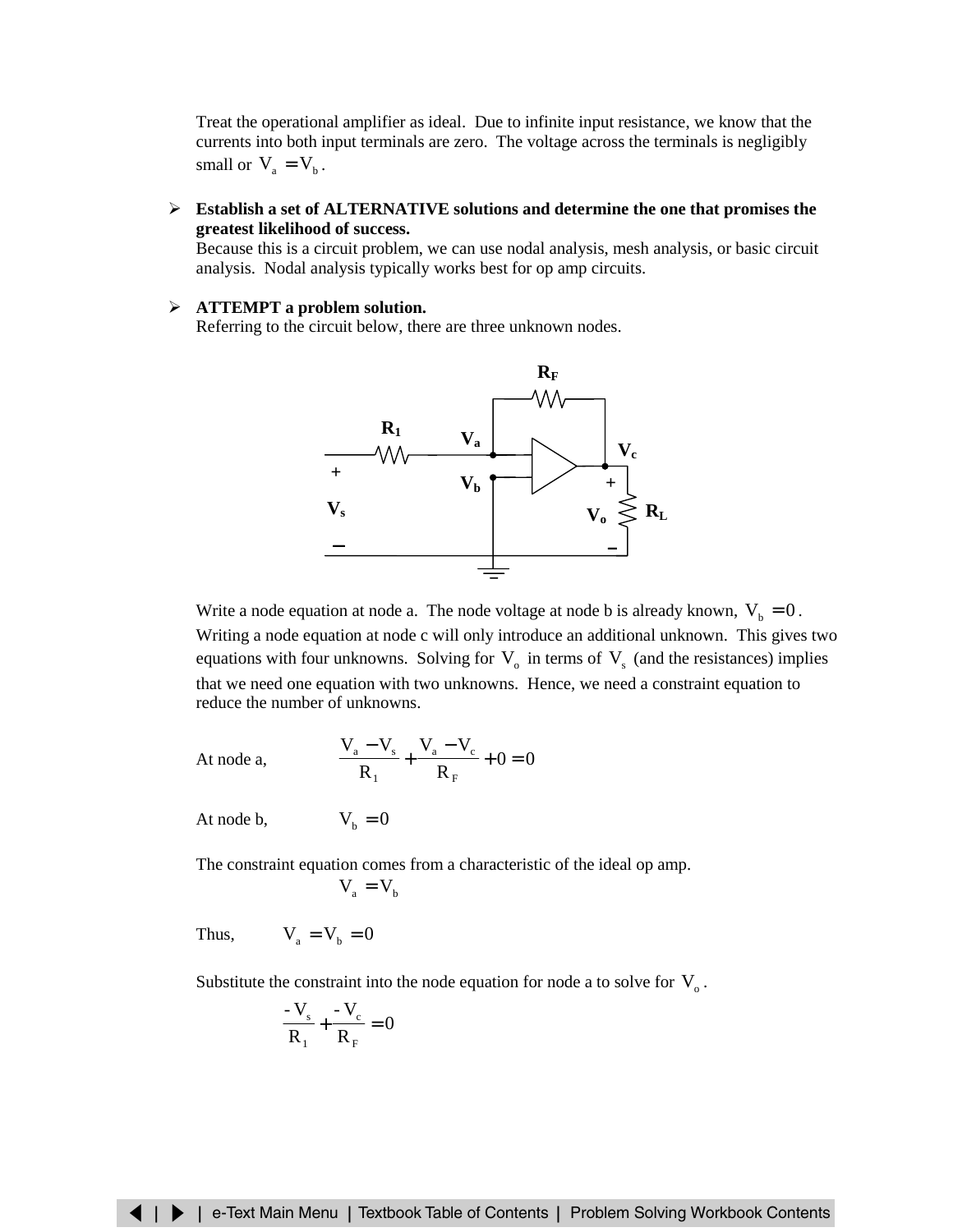<span id="page-6-0"></span>Hence, 
$$
V_c = \frac{-R_F}{R_1} V_s
$$

Clearly, 
$$
V_o = V_c = \frac{-R_F}{R_1} V_s
$$

We have shown that the value of  $R_L$  has no effect on the value of  $V_o$ , assuming that  $R_L$  is finite and not equal to zero.

¾ **EVALUATE the solution and check for accuracy.** Consider the following circuit.



Using Ohm's law, 1 s **v**<sub>a</sub> R  $I = \frac{V_s - V_s}{R}$ 

From a characteristic of the ideal op amp,  $V_a = V_b$ 

But  $V_b = 0 \longrightarrow V_a = 0$ 

1 s R V

F o R - V

So, 
$$
I =
$$

Also, 
$$
I = \frac{V_a - V_c}{R_F} = \frac{-V}{R_F}
$$

But  $V_c = V_o$ 

So, 
$$
I =
$$

Thus,

$$
\frac{V_s}{R_1} = \frac{-V_o}{R_F} \longrightarrow V_o = \frac{-R_F}{R_1} V_s
$$

F c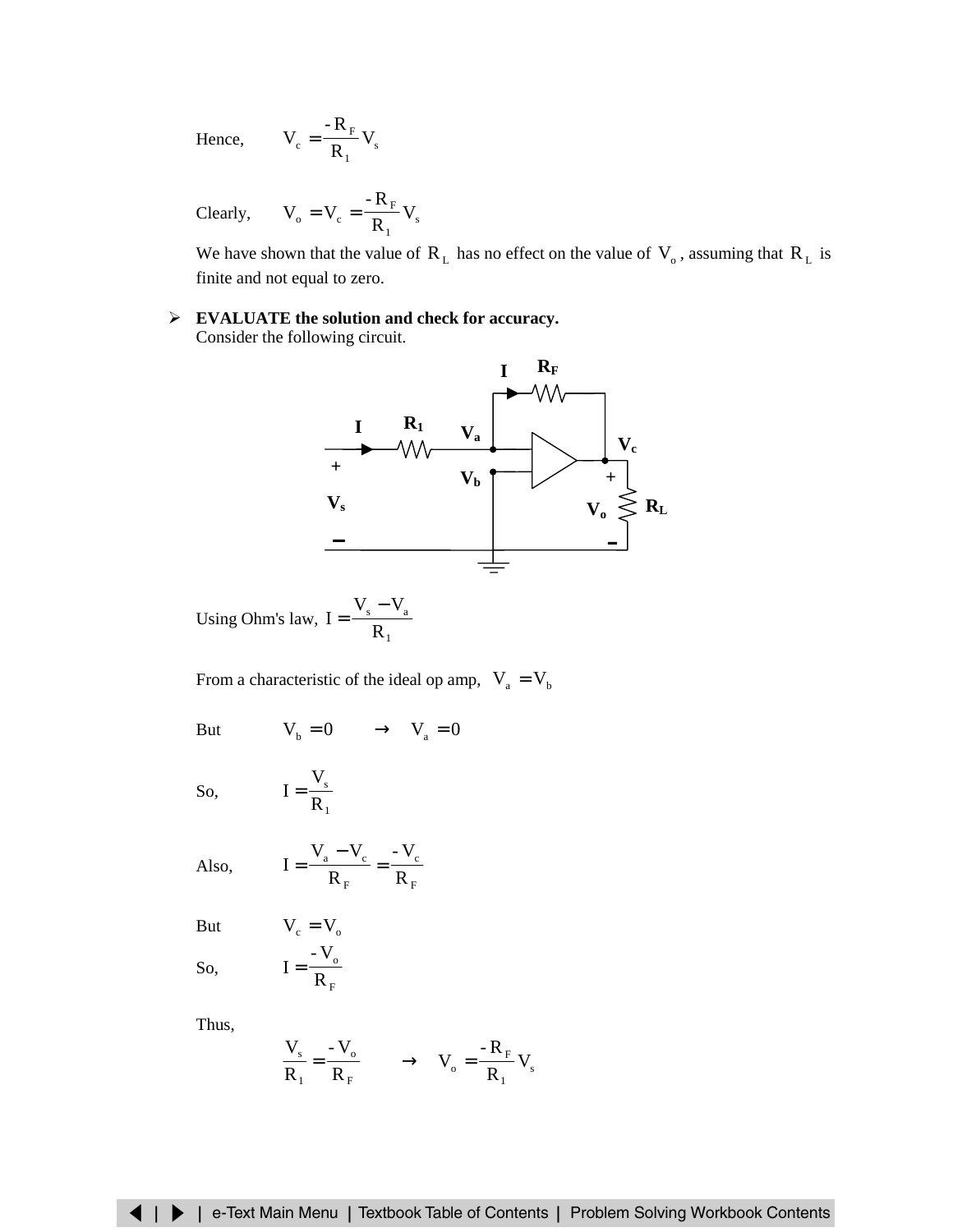Our check for accuracy was successful.

¾ **Has the problem been solved SATISFACTORILY? If so, present the solution; if not, then return to "ALTERNATIVE solutions" and continue through the process again.** This problem has been solved satisfactorily.

#### The value of  $R_L$  has no effect on the value of  $V_0$ , assuming that  $R_L$  is finite and not zero.

**Problem 5.5** *[5.11]* Find  $v_0$  and  $i_0$  in the circuit in Figure 5.1.



**Figure 5.1**

| At node b, |  | 10 | $=\left(\frac{10}{10+5}\right)(3)=2$ V |
|------------|--|----|----------------------------------------|
|------------|--|----|----------------------------------------|

2

At node a,

$$
\frac{3 - v_a}{2} = \frac{v_a - v_o}{8} \longrightarrow 12 = 5v_a - v_o
$$

But  $v_a = v_b = 2 V$ 

So,  
\n
$$
12 = (5)(2) - v_0
$$
\n
$$
v_0 = -2 V
$$

$$
io = \frac{vo - va}{8k} + \frac{vo - 0}{4k} = \frac{-2 - 2}{8k} + \frac{-2}{4k} = -0.5m - 0.5m
$$
  

$$
io = -1 mA
$$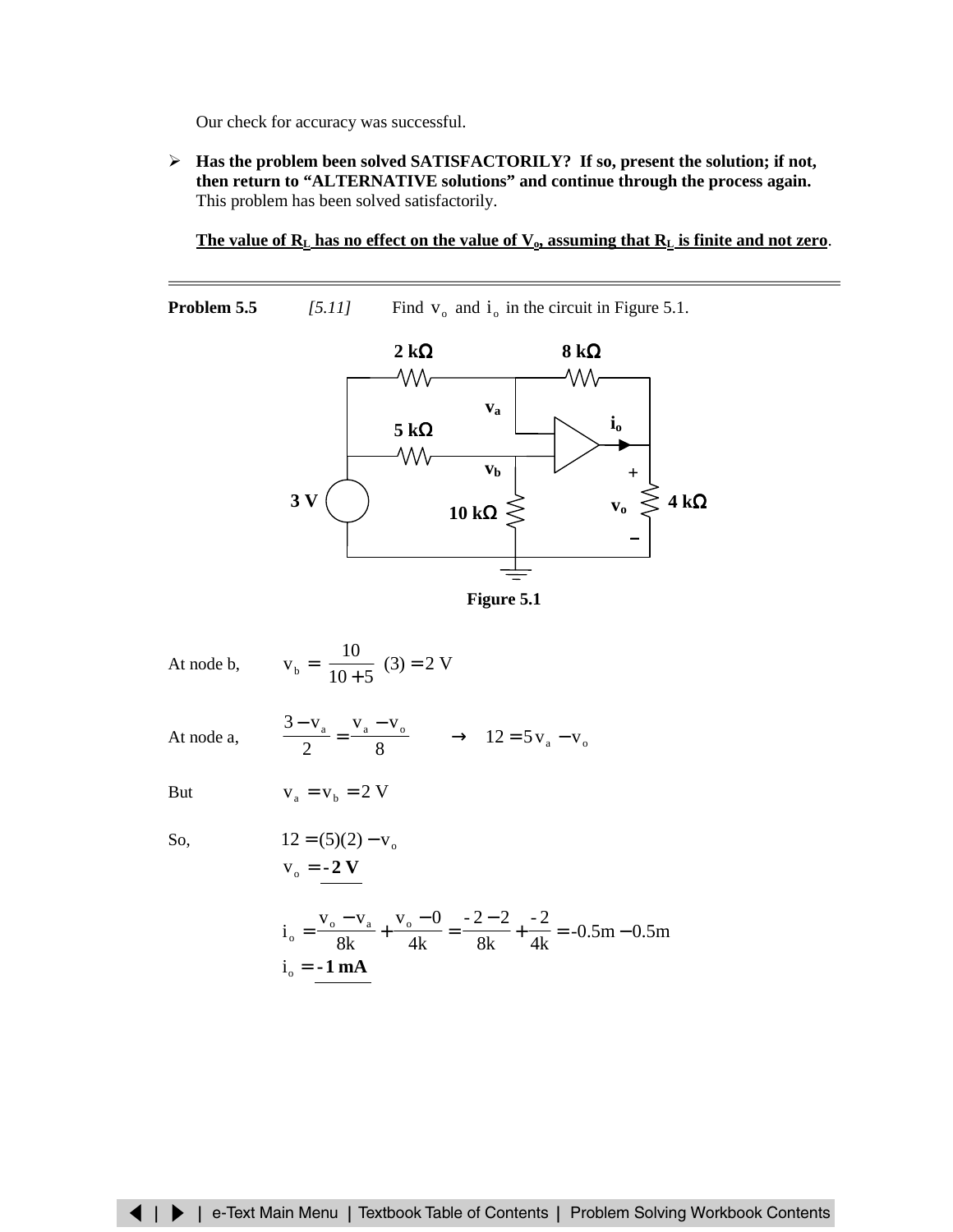# <span id="page-8-0"></span>**[INVERTING AMPLIFIER](#page-6-0)**

An inverting amplifier reverses the polarity of the input signal while amplifying it.

**Problem 5.6** *[5.19]* Using the circuit in Figure 5.1, calculate  $v_o$  if  $v_s = 0$ .





At node a,

$$
\frac{9 - v_a}{4k} = \frac{v_a - v_o}{8k} + \frac{v_a - v_b}{4k}
$$
  
18 = 5 v\_a - v\_o - 2 v\_b (1)

At node b,

$$
\frac{v_a - v_b}{4k} = \frac{v_b - v_o}{2k}
$$
  
\n
$$
v_a = 3v_b - 2v_o
$$
 (2)

$$
But \t v_b = v_s = 0
$$

Hence, (2) becomes  $v_a = -2v_o$ 

and (1) becomes 
$$
18 = -10v_0 - v_0 = -11v_0
$$
 and  $v_0 = -1.6364$  V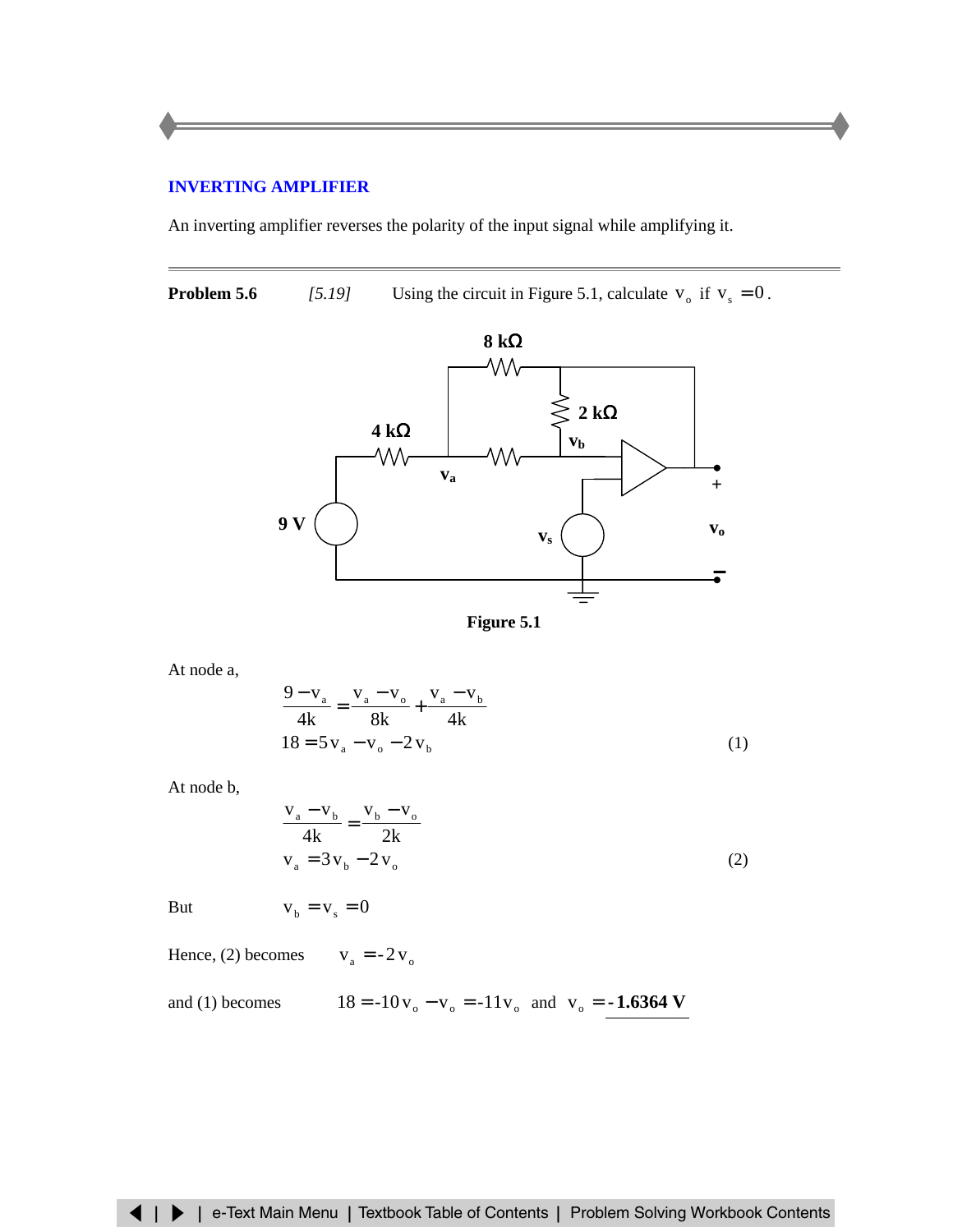# <span id="page-9-0"></span>**Problem 5.7** Express  $V_0$  in terms of  $V_s$  for the circuit shown in Figure 5.1.



**Figure 5.1**

Using nodal analysis,

$$
\frac{V_{a} - V_{s}}{R_{1}} + \frac{V_{a} - V_{o}}{R_{F}} = 0
$$

where  $V_a = V_b = 0$  is the constraint equation.

$$
\frac{-\mathbf{V}_{\mathrm{s}}}{\mathbf{R}_{1}} + \frac{-\mathbf{V}_{\mathrm{o}}}{\mathbf{R}_{F}} = 0
$$

$$
\mathbf{V}_{\mathrm{o}} = \frac{-\mathbf{R}_{F}}{\mathbf{R}_{1}} \mathbf{V}_{\mathrm{s}}
$$

#### **NONINVERTING AMPLIFIER**

**Problem 5.8** How does the circuit in Figure 5.1 differ from the circuit in Figure 5.1?



**Figure 5.1**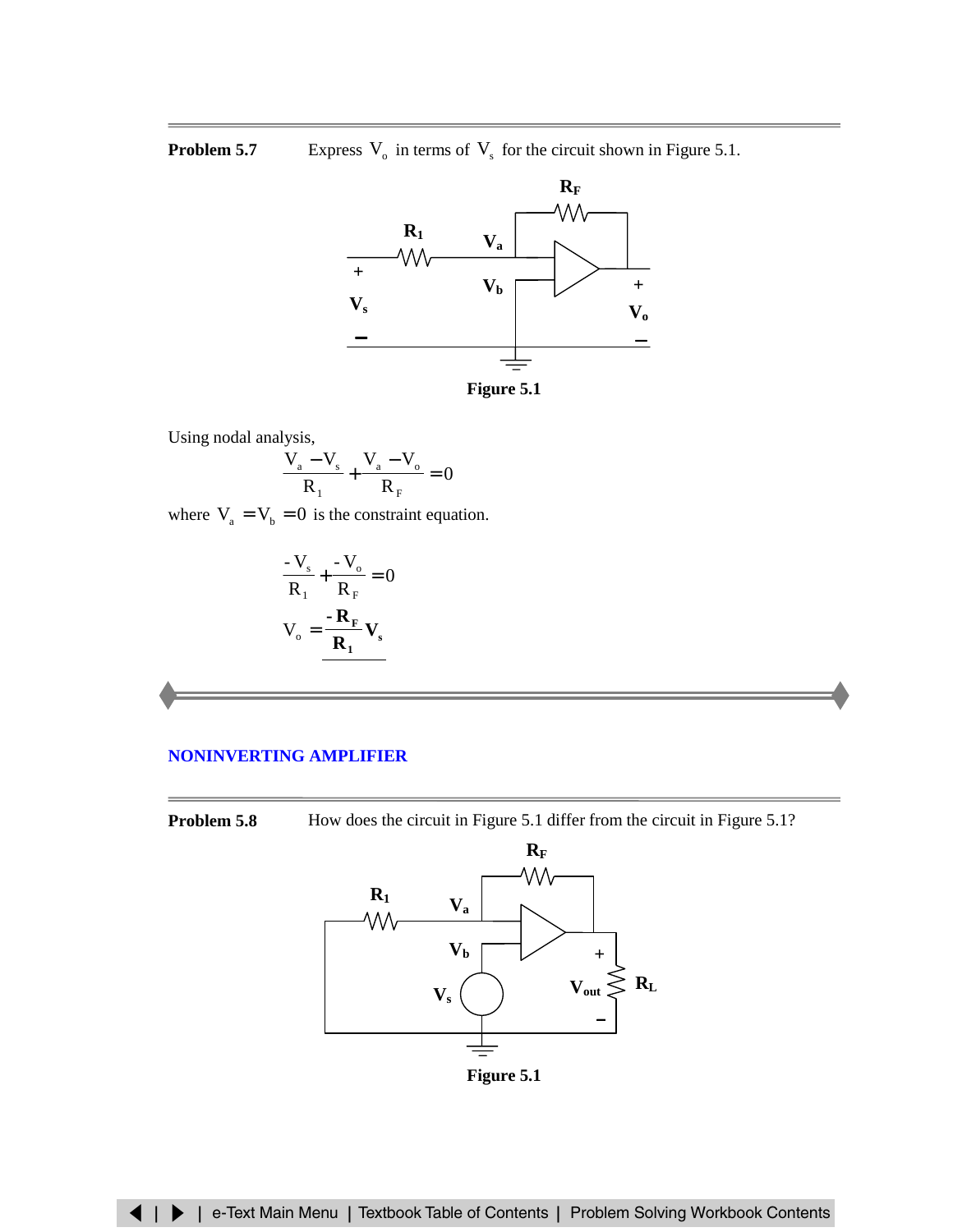<span id="page-10-0"></span>Using nodal analysis,

$$
\frac{V_a - 0}{R_1} + \frac{V_a - V_{out}}{R_F} = 0
$$

where  $V_a = V_b = V_s$  is the constraint equation.

Simplifying,

$$
\frac{V_s}{R_1} + \frac{V_s - V_{out}}{R_F} = 0
$$
  

$$
\frac{1}{R_F} V_{out} = \left(\frac{1}{R_1} + \frac{1}{R_F}\right) V_s
$$
  

$$
V_{out} = \left(\frac{R_F}{R_1} + 1\right) V_s
$$

**The significant difference between the two circuits is that the voltage gain for this circuit is positive. In addition it should be noted that in the circuit of [Figure 5.1,](#page-4-0) the relationship** between the output voltage,  $V_{\text{o}}$ , and the input voltage,  $V_{\text{s}}$ , is a simple ratio of  $R_F$  and  $R_1$ . For **the circuit in [Figure 5.1,](#page-9-0) however, the gain can never be less than one. Since there is rarely a case where the gain is less than one, this is not normally a problem.**

# **[SUMMING AMPLIFIER](#page-11-0)**

A summing amplifier combines several inputs and produces an output that is the weighted sum of the inputs.

**Problem 5.9** *[5.33]* A four-input summing amplifier has  $R_1 = R_2 = R_3 = R_4 =$ 12  $k\Omega$ . What value of feedback resistor is needed to make it an averaging amplifier?

In order for 
$$
v_0 = \frac{R_f}{R_1} v_1 + \frac{R_f}{R_2} v_2 + \frac{R_f}{R_3} v_3 + \frac{R_f}{R_4} v_4 = \frac{R_f}{12k} (v_1 + v_2 + v_3 + v_4)
$$

to become

$$
v_o = \frac{-1}{4}(v_1 + v_2 + v_3 + v_4) \longrightarrow \frac{1}{4} = \frac{R_f}{12k}
$$

$$
R_f = \frac{12k}{4} = \frac{3 k\Omega}{12}
$$

R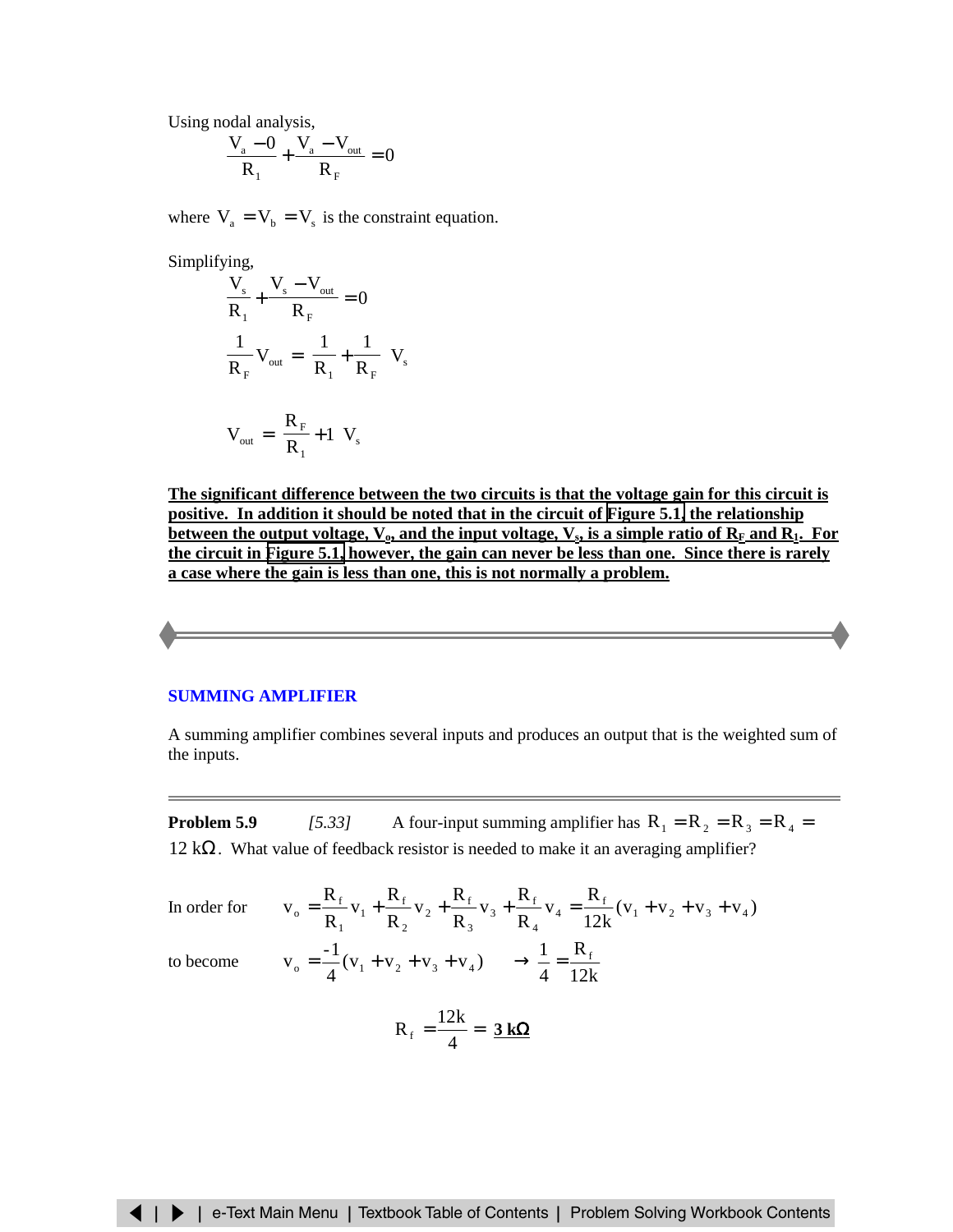<span id="page-11-0"></span>**Problem 5.10** Express  $V_{out}$  in terms of  $V_1$  and  $V_2$  for the circuit shown in Figure 5.1. What have we done here?



**Figure 5.1**

Using nodal analysis,

$$
\frac{V_a - V_1}{10k} + \frac{V_a - V_2}{10k} + \frac{V_a - V_{out}}{10k} = 0
$$

where  $V_a = V_b = 0$  is the constraint equation.

$$
\frac{-V_1}{10k} + \frac{-V_2}{10k} + \frac{-V_{out}}{10k} = 0
$$
  

$$
V_{out} = -V_1 - V_2
$$
  

$$
V_{out} = -(\mathbf{V}_1 + \mathbf{V}_2)
$$

**We have constructed an inverting, summing amplifier**.

#### **[DIFFERENCE AMPLIFIER](#page-12-0)**

A difference amplifier amplifies the difference between two inputs but rejects any signals common to the two inputs.

**Problem 5.11** Using an operational amplifier, can we construct a circuit where  $V_{\text{out}} = V_2 - V_1$  ?

Yes, we want to construct what is called a difference amplifier. We can do this using the circuit shown in Figure 5.1.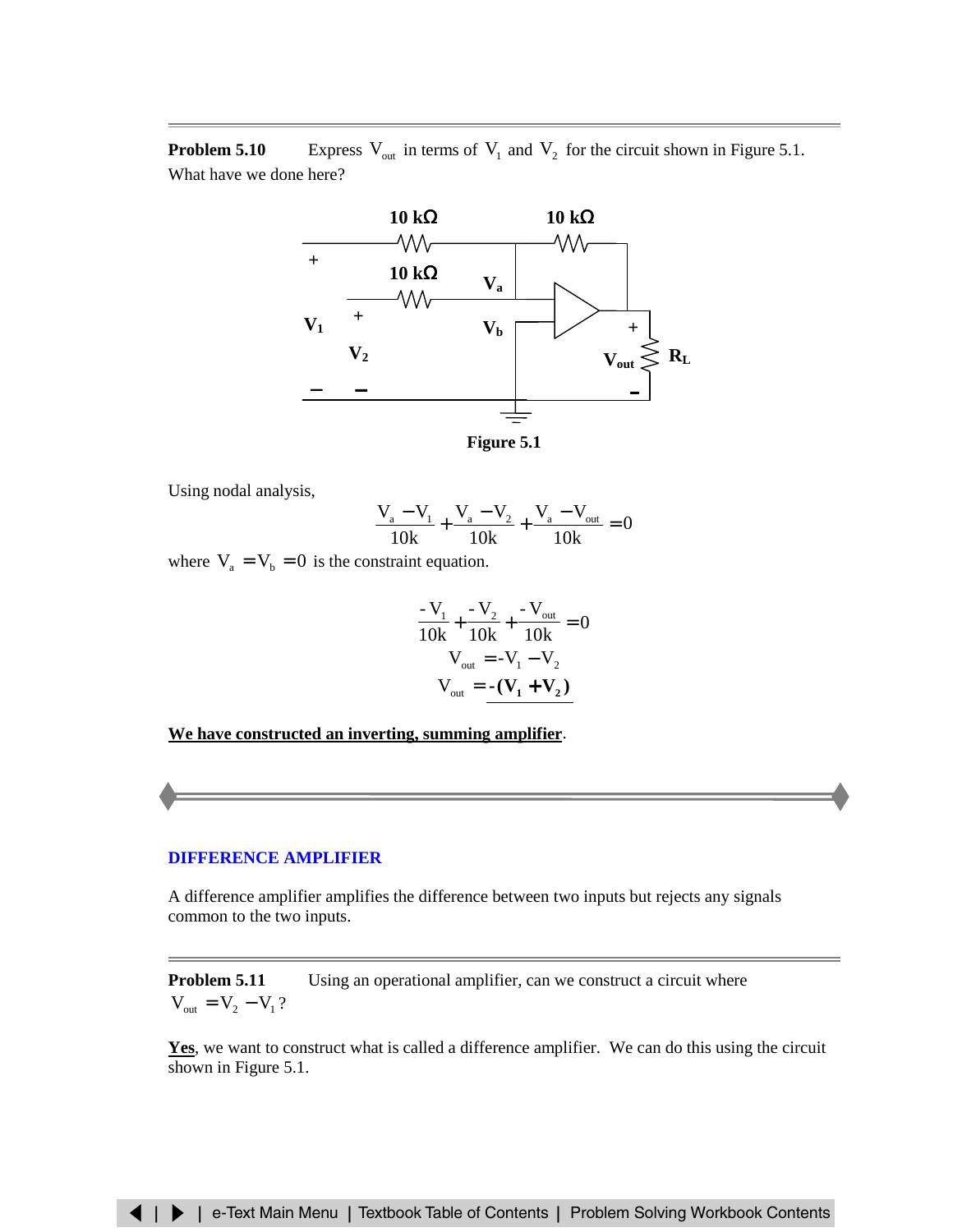<span id="page-12-0"></span>

Now, verify that this circuit will amplify the difference of the two inputs.

Using nodal analysis,

$$
\frac{V_a - V_1}{R_1} + \frac{V_a - V_{out}}{R_2} = 0
$$
 and 
$$
\frac{V_b - V_2}{R_3} + \frac{V_b - 0}{R_4} = 0
$$

where  $V_a = V_b$  is the constraint equation.

Simplifying,

$$
\left(\frac{R_2}{R_1} + 1\right) V_a - \frac{R_2}{R_1} V_1 = V_{out} \hspace{1.5cm} \text{and} \hspace{1.5cm} V_b = \frac{R_4}{R_3 + R_4} V_2
$$

Using the constraint equation to combine the two equations yields

$$
V_{\text{out}} = \left(\frac{R_2}{R_1} + 1\right) \left(\frac{R_4}{R_3 + R_4}\right) V_2 - \frac{R_2}{R_1} V_1
$$

or

$$
V_{\text{out}} = \frac{R_2}{R_1} \left( \frac{1 + R_1/R_2}{1 + R_3/R_4} \right) V_2 - \frac{R_2}{R_1} V_1
$$

When 
$$
\frac{R_1}{R_2} = \frac{R_3}{R_4}
$$
,  $V_{out} = \frac{R_2}{R_1}(V_2 - V_1)$ 

If  $R_1 = R_2$  and  $R_3 = R_4$ ,  $V_{\text{out}} = V_2 - V_1$ 

This was the desired case.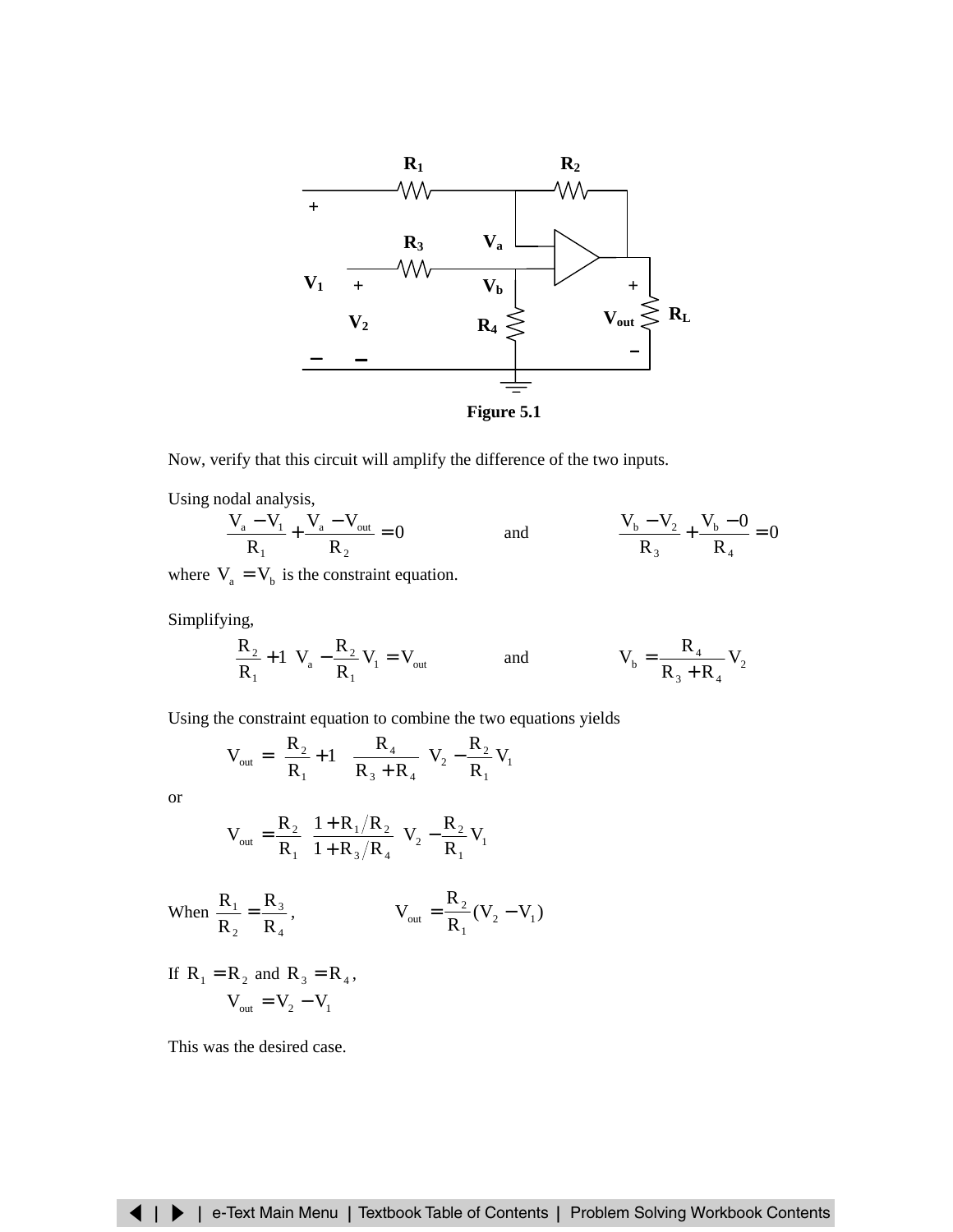<span id="page-13-0"></span>**Problem 5.12** *[5.39]* Design a difference amplifier to have a gain of 2 and a common mode input resistance of 10 k $\Omega$  at each input.

The input resistances are

$$
R_1 = R_3 = 10 \text{ k}\Omega
$$

For a gain of 2,

$$
\frac{R_2}{R_1} = 2 \longrightarrow R_2 = 2R_1 = 20 \text{ k}\Omega
$$

A property of difference amplifiers is

$$
\frac{\mathbf{R}_1}{\mathbf{R}_2} = \frac{\mathbf{R}_3}{\mathbf{R}_4}
$$

Thus,

$$
R_4 = R_2 = 20 k\Omega
$$

Now, verify the results,

$$
v_o = \frac{R_2}{R_1} \frac{(1 + R_1/R_2)}{(1 + R_3/R_4)} v_2 - \frac{R_2}{R_1} v_1
$$
  
\n
$$
v_o = \left(\frac{20k}{10k} \right) \frac{1 + 0.5}{1 + 0.5} v_2 - \frac{20k}{10k} v_1
$$
  
\n
$$
v_o = 2(v_2 - v_1)
$$

This is the desired result. Therefore,

$$
R_1 = R_3 = 10 \text{ k}\Omega
$$
 
$$
R_2 = R_4 = 20 \text{ k}\Omega
$$

## **[CASCADED OPERATIONAL AMPLIFIER CIRCUITS](#page-16-0)**

A cascade connection is a head-to-tail arrangement of two or more op amp circuits such that the output of one op amp circuit is the input to the next op amp circuit.

**Problem 5.13** *[5.45]* Refer to the circuit in Figure 5.1. Calculate  $i_0$  if:

$$
(a) \qquad v_s = 12 \text{ mV}
$$

(b)  $v_s = 10\cos(377t)$  mV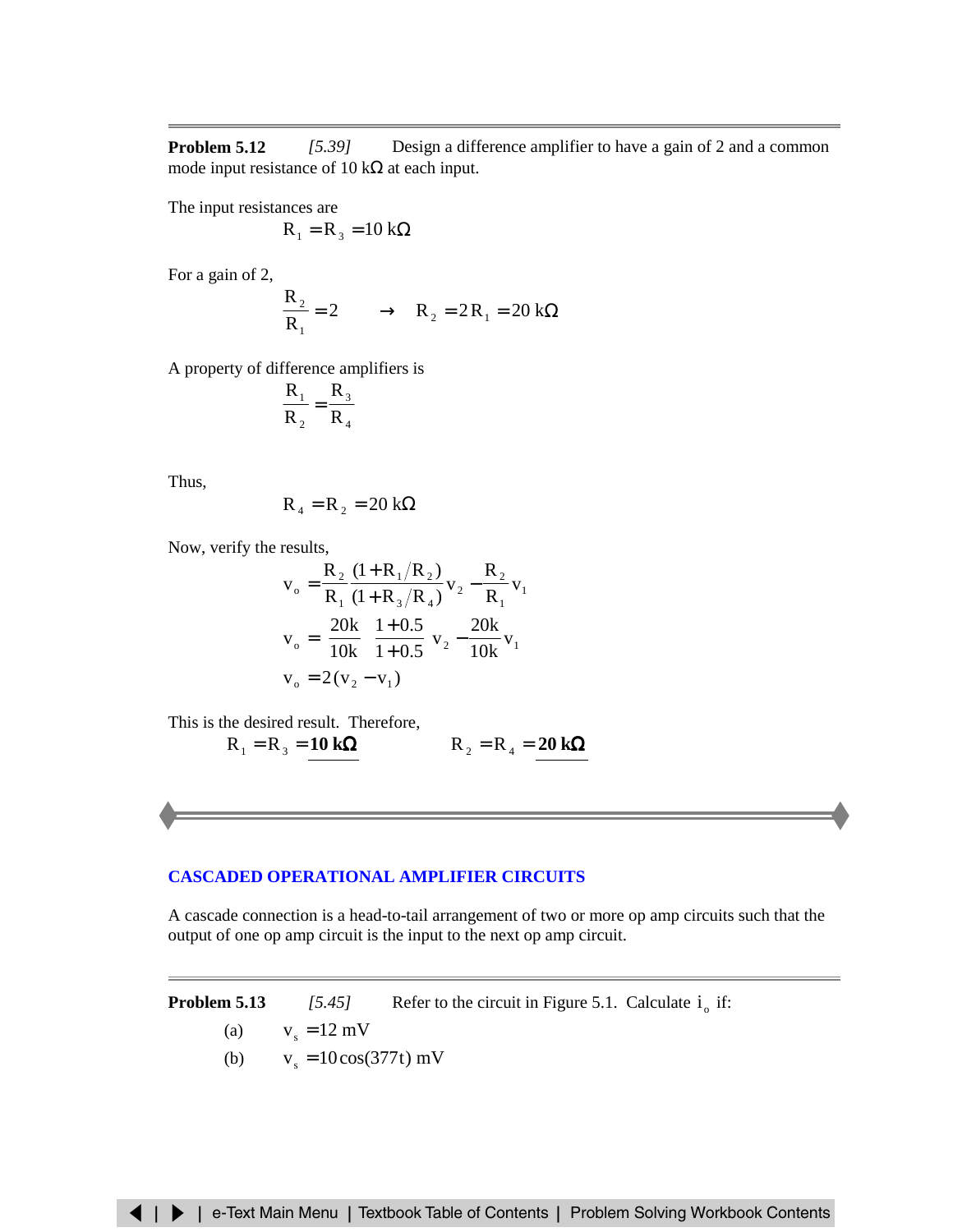<span id="page-14-0"></span>



This is a cascading system of two inverting amplifiers.

$$
v_o = \left(\frac{-12}{4}\right)\left(\frac{-12}{6}\right)v_s = 6v_s
$$
  
\n
$$
i_o = \frac{v_s}{2 \times 10^3} = 3 \times 10^{-3} v_s
$$
  
\n(a) When  $v_s = 12$  mV,  
\n
$$
i_o = \frac{36 \mu A}{}
$$
  
\n(b) When  $v_s = 10 \cos(377t)$  mV  
\n
$$
i_o = 30 \cos(377t) \mu A
$$

## **[OPERATIONAL AMPLIFIER CIRCUITS WITH](#page-18-0) PSPICE**

**Problem 5.14** Solve Problem 5.1 using PSpice.

PSpice does not perform symbolic simulations. So, let  $V_s = 1V$ . Add a VIEWPOINT to the circuit to indicate the output voltage. Set the load resistor to the desired value, save the schematic and simulate. With the repetition of setting the load resistor and simulating the circuit, the output voltage for each load resistor in Problem 5.1 can be verified.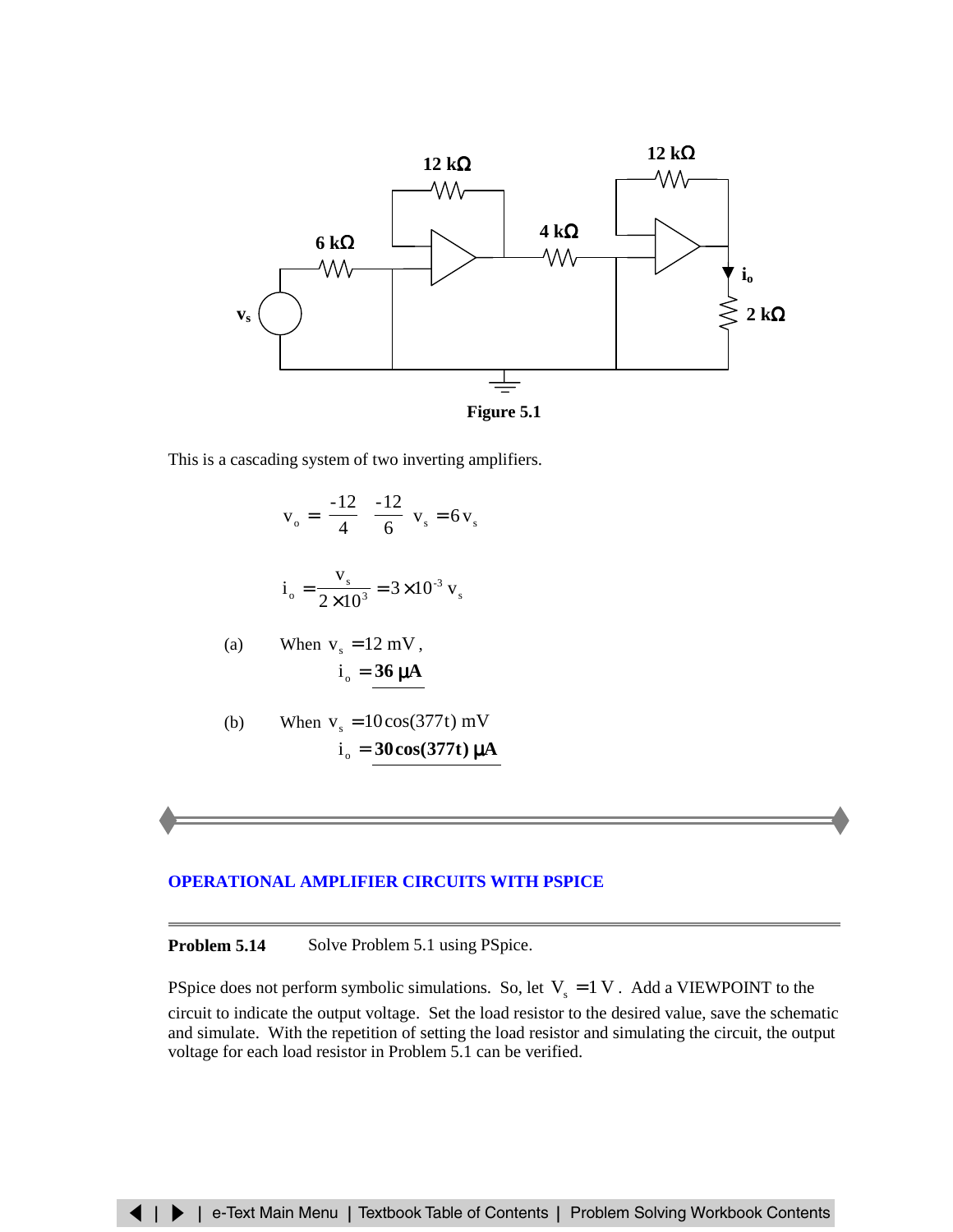

From the schematic,

for  $R_L = 1 \Omega$ ,  $V_{out} = -1.99692283$  **V** 

By changing the load resistor and simulating the circuit, it can be shown that

| for $R_{\text{L}} = 100 \Omega$ ,        | $V_{\text{out}} = -1.99990789 \text{ V}$ |
|------------------------------------------|------------------------------------------|
| for $R_{\text{L}} = 1 \text{ k}\Omega$ , | $V_{\text{out}} = -1.99993507 \text{ V}$ |
| for $R_{L} = 10 k\Omega$ ,               | $V_{\text{out}} = -1.99993779 V$         |
| for $R_L = 100 k\Omega$ ,                | $V_{\text{out}} = -1.99993806 \text{ V}$ |

This matches the answers obtained in Problem 5.1 when  $V_s = 1 V$ .

# **Problem 5.15** Solve Problem 5.7 using PSpice.

Consider the following schematic.

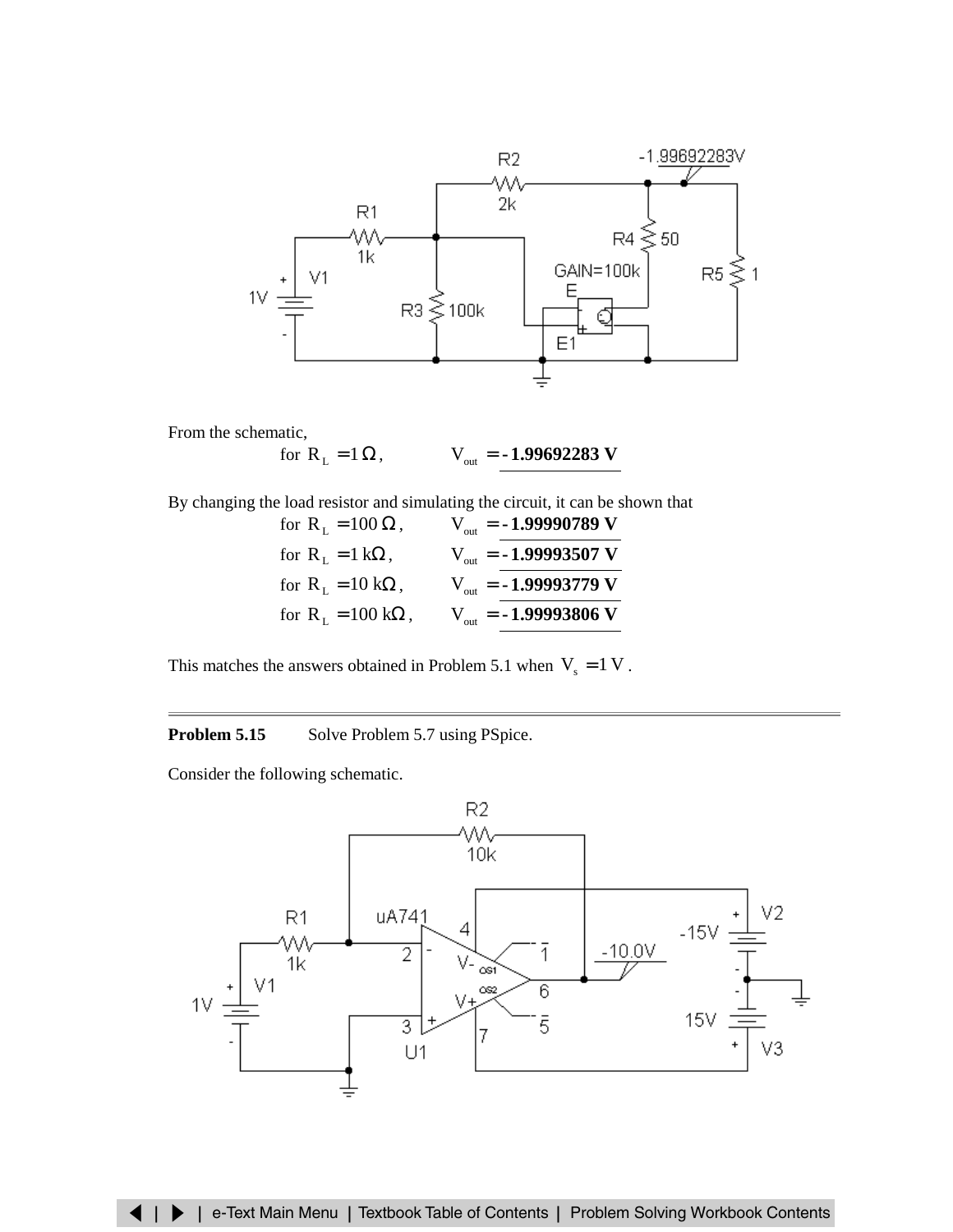<span id="page-16-0"></span>Because PSpice does not perform symbolic simulations, let  $V_s = 1$  V. We also need to choose values for the resistors.

For the circuit above, let

$$
V_s = 1 V
$$
,  $R_1 = 1 k\Omega$ , and  $R_F = 10 k\Omega$ 

which produces,

$$
V_o = \frac{{} - R_F}{R_1} V_s = \frac{{} - 10k}{1k}(1) = -10 V
$$

This verifies the answer obtained in Problem 5.7.

One must realize that Problem 5.7 was performed assuming an ideal op amp; PSpice does not simulate an ideal op amp. Thus, the output voltage may not be an integer value even though the calculations from Problem 5.7 would predict an integer value.

Also, the output voltage cannot be greater than  $V+$  or less than  $V-$ , where  $V+$  and  $V-$  are the power supply voltages of the op amp.

There are three modes in which real op amps can operate. The most desirable is to have them give the desired output. The second mode is when the op amp goes into saturation, reaching its maximum output voltage and remaining there. The third mode is that the op amp can act like an oscillator; its output voltage can be some type of periodic signal such as a sine wave.

## **Problem 5.16** Solve Problem 5.8 using PSpice.

Consider the following schematic.